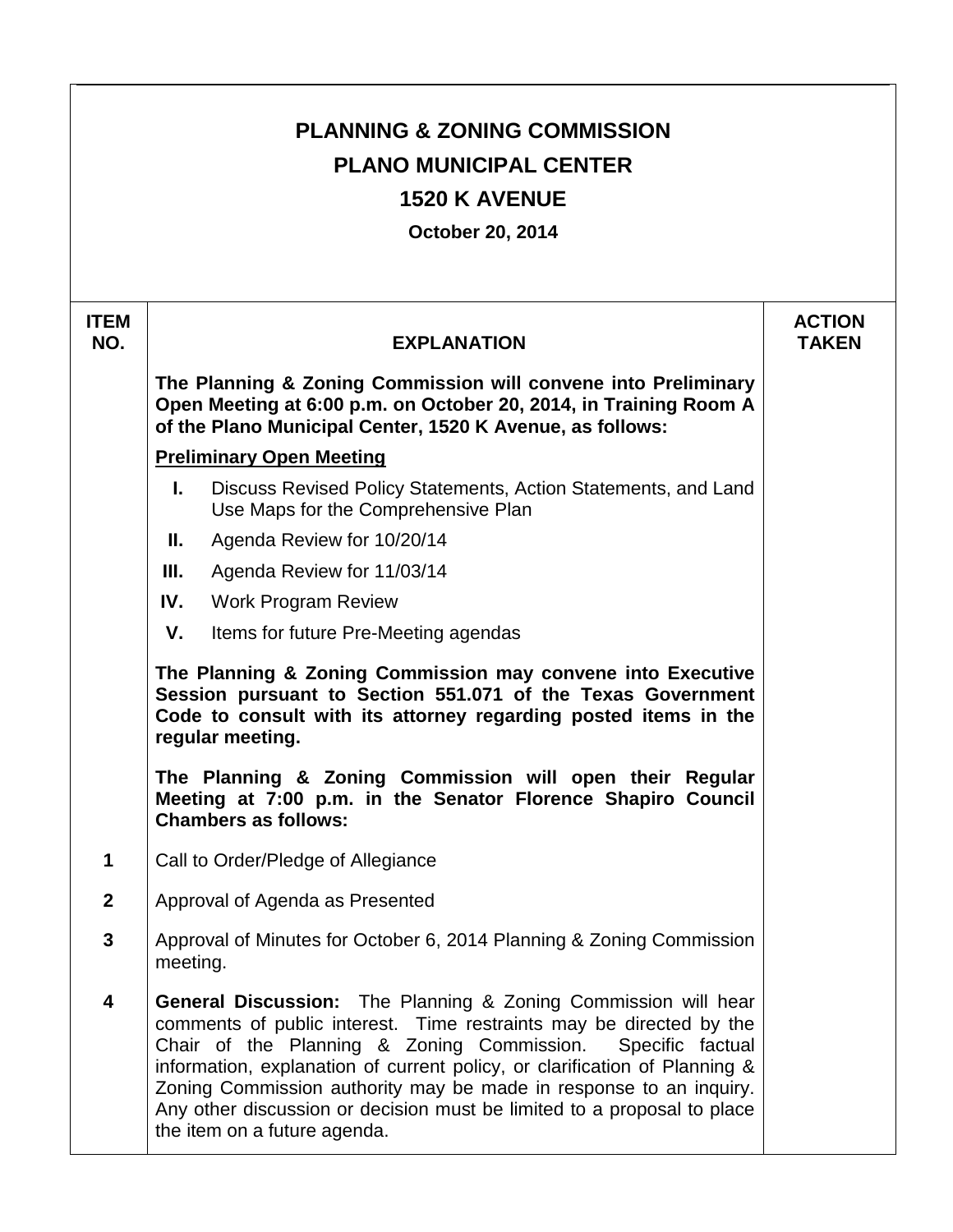## **CONSENT AGENDA**

- **5a ST Revised Site Plan:** CMS Addition, Block A, Lot 1 - General office on one lot on  $3.6\pm$  acres located on the north side of Plano Parkway, 680 $\pm$ feet west of the Dallas North Tollway. Zoned Regional Commercial/Dallas North Tollway Overlay District. Neighborhood #52. **Applicant: Starkey Mortgage**
- **5b ST Site Plan:** Original Donation, Block 4, Lot 11B - Vacant lot on 0.5± acre located on the south side of 15th Place, 195± feet west of K Avenue. Zoned Downtown Business/Government with Downtown Heritage Resource District. Neighborhood #59. **Applicant: City of Plano**
- **5c ST Preliminary Plat:** Park Place Center, Block A, Lot 7R - Miniwarehouse/public storage on one lot on 4.4± acres located on the south side of Plano Parkway, 1,100± feet east of Midway Road. Zoned Planned Development-112-Retail with Specific Use Permit #651 for Mini-Warehouse/Public Storage. Neighborhood #40. **Applicant: Plano Development, L.P.**
- **5d ST Final Plat:** Park Place Center, Block A, Lot 10 - Automobile repairmajor on one lot on  $2.3\pm$  acres located on the north side of Park Boulevard, 1,100± feet east of Midway Road. Zoned Planned Development-112-Retail with Specific Use Permit #643 for Automobile Repair-Major. Neighborhood #40. **Applicant: Cross Development CC West Plano, LLC**
- **5e ST Final Plat:** Parkway Centre Addition, Phase 5, Block C, Lot 6 - Medical office on one lot on  $0.8\pm$  acre located on the west side of the Dallas North Tollway, 396± feet north of Chapel Hill Road. Zoned Regional Employment/Dallas North Tollway Overlay District. Neighborhood #40. **Applicant: Blue Quail Joint Venture**
- **5f ST Preliminary Site Plan:** Plano Parkway Business Center, Block 1, Lot 2 - Religious facility on one lot on 5.6± acres located on the north side of Plano Parkway, 2,580± feet west of Custer Road. Zoned Planned Development-375-Retail/General Office/190 Tollway/Plano Parkway Overlay District. Neighborhood #65. **Applicant: Sri Shirdi Sai Baba Temple of DFW**
- **5g EM Preliminary Site Plan:** Legacy West Addition, Block D, Lot 2 - Hotel, retail, and restaurant on one lot on 3.5± acres located at the northeast corner of Legacy Drive and Communications Parkway. Zoned Planned Development-65-Central Business-1/Dallas North Tollway Overlay District. Neighborhood #7. **Applicant: SWC Tollway & 121 LLC**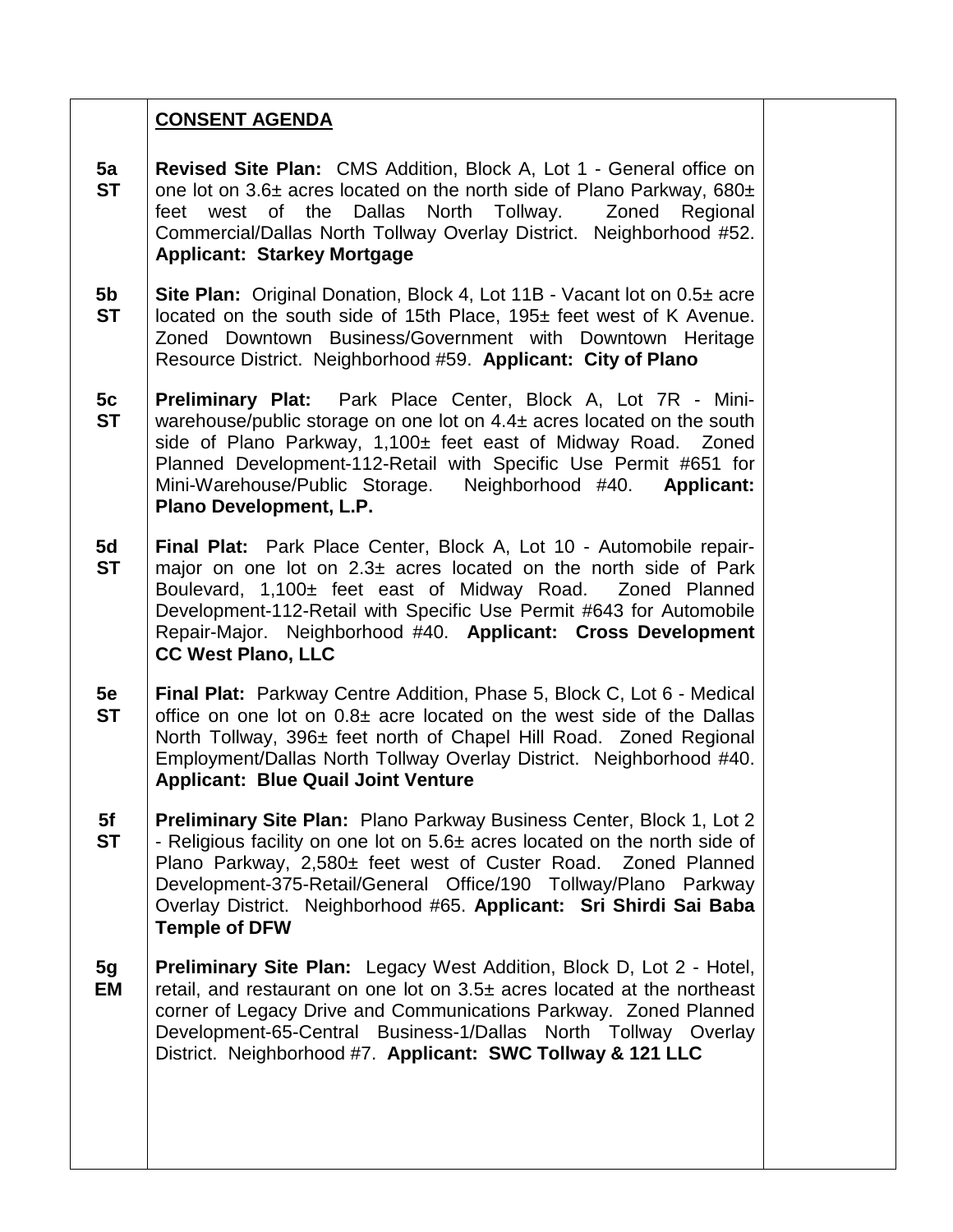- **5h RA Revised Site Plan:** Crest Cadillac Addition, Block A, Lots 3 & 4R - New car dealer on one lot on  $2.9\pm$  acres located on the west side of U.S. Highway 75, 940± feet south of Lexington Drive. Zoned Corridor Commercial. Neighborhood #47. **Applicant: 2701 N Central L.P.**
- **5i RA Revised Site Plan:** McCall Plaza, Block A, Lot 1 - Automobile parking lot on  $1.1\pm$  acres located on the south side of 15th Street,  $345\pm$  feet west of K Avenue. Zoned Downtown Business/Government/Downtown Heritage Resource District. Neighborhood #59. **Applicant: City of Plano**
- **5j RA Preliminary Plat:** Tennyson Parkway Office Center, Block A, Lot 5 - General office on one lot on  $8.5\pm$  acres located at the southeast corner of Tennyson Parkway and Communications Parkway. Zoned Commercial Employment/Dallas North Tollway Overlay District. Neighborhood #15. **Applicant: Tennyson Tollway Partners, L.P.**

## **END OF CONSENT AGENDA**

## **PUBLIC HEARINGS**

- **6 EM Public Hearing:** Zoning Case 2014-25 and Development Plan for Beacon Square - Request to rezone 86.2± acres located on the west side of Coit Road, 950± feet north of Mapleshade Lane **from** Corridor Commercial and Light Industrial-1 **to** Urban Mixed-Use. Zoned Corridor Commercial and Light Industrial-1/190 Tollway/Plano Parkway Overlay District. Tabled August 18, 2014 and September 15, 2014. **Applicant: Crow-Billingsley Ltd. No. 10, Billingsley 121 Coppell, LTD and University Business Park Phase II Limited**
- **7A RA Public Hearing:** Zoning Case 2014-32 - Request to rezone 11.5± acres located on the north side of Mapleshade Lane, 1,425± feet west of Coit Road **from** Corridor Commercial **to** Planned Development-Corridor Commercial. Zoned Corridor Commercial/190 Tollway/Plano Parkway Overlay District. **Applicant: Coit 190, L.P. and Harkins Plano, L.P.**
- **7B RA Concept Plan:** Daltex-Mapleshade Addition, Block 1, Lot 1 - 464 multifamily residential units on one lot on  $10.1<sub>±</sub>$  acres located on the north side of Mapleshade Lane, 1,425± feet west of Coit Road. Zoned Corridor Commercial/190 Tollway/Plano Parkway Overlay District. Neighborhood #71. **Applicant: Daltex Mapleshade, Inc.**
- **8A ST Public Hearing:** Zoning Case 2014-33 - Request to rezone 10.7± acres located at the southwest corner of Spring Creek Parkway and Parkwood Boulevard **from** Regional Commercial **to** Planned Development-Regional Commercial. Zoned Regional Commercial/Dallas North Tollway Overlay District with Specific Use Permit #654 for Mid-Rise Residential. **Applicant: Acres of Sunshine, LTD**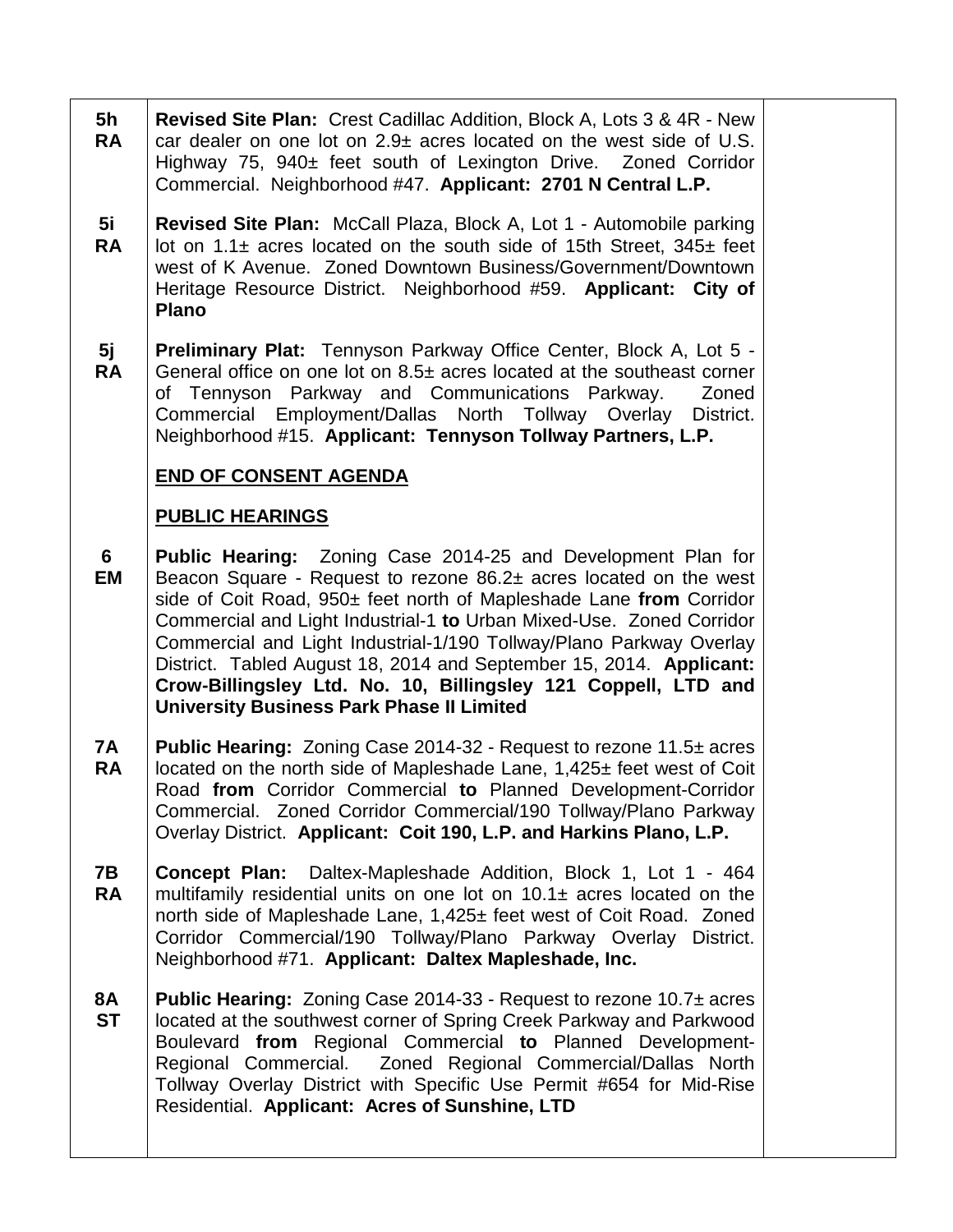**8B ST Preliminary Site Plan/Concept Plan:** Haggard Farm Addition, Block A, Lots 1 & 2 - Mid-rise residential on one lot on  $8.3\pm$  acres located at the southwest corner of Spring Creek Parkway and Parkwood Boulevard. Zoned Regional Commercial/Dallas North Tollway Overlay District with Specific Use Permit #654 for Mid-Rise Residence. Neighborhood #27. **Applicant: Acres of Sunshine, LTD**

- **9 EM Public Hearing - Revised Preliminary Replat & Revised Site Plan:** Plano Medical Center No. 2, Block A, Lot 1R - Medical office on one lot on 8.9± acres located at the northwest corner of Coit Road and 15th Street. Zoned Planned Development-130-General Office. Neighborhood #55. **Applicant: Columbia Medical Center of Plano Subsidiary, L.P.**
- **10 RA Public Hearing - Replat:** Southern Land Downtown Addition, Block A, Lot 1 - 279 multifamily residential units and retail on one lot on 3.0± acres located at the southeast corner of 15th Street and I Avenue. Zoned Downtown Business/Government with Specific Use Permit #340 for Arcade. Neighborhood #59. **Applicant: 15th and I, LLC**
- **11 ST Public Hearing - Preliminary Replat:** Avenue F Church of Christ Addition, Block A, Lot 1 - Religious facility on one lot on  $2.2\pm$  acres located on the west side of F Avenue, 80± feet south of 11th Street. Zoned Corridor Commercial and General Residential. Neighborhood #67. **Applicant: Avenue F Church of Christ**
- **12 SS Public Hearing:** Comprehensive Plan Amendment - Thoroughfare Plan Map - Request to amend the Thoroughfare Plan Map of the Comprehensive Plan. **Applicant: City of Plano**

# **END OF PUBLIC HEARINGS**

- **13 RA Revised Site Plan:** Granite Park, Block A, Lot 6 - General office on one lot on  $4.3\pm$  acres located on the south side of Granite Parkway, 300 $\pm$ feet east of the Dallas North Tollway. Zoned Central Business-1/Dallas North Tollway Overlay District. Neighborhood #8. **Applicant: Granite Park IV, LTD.**
- **14 EM Request to Waive the Two-Year Waiting Period -** Request to waive the two-year waiting period for consideration of a rezoning request for 205.3± acres located at the northeast corner of the Dallas North Tollway and Tennyson Parkway. Zoned Planned Development-65-Central Business-1. Neighborhood #30. **Applicant: J.C. Penney Corporation, Inc.**
- **15 Items for Future Discussion -** The Planning & Zoning Commission may identify issues or topics that they wish to schedule for discussion at a future meeting.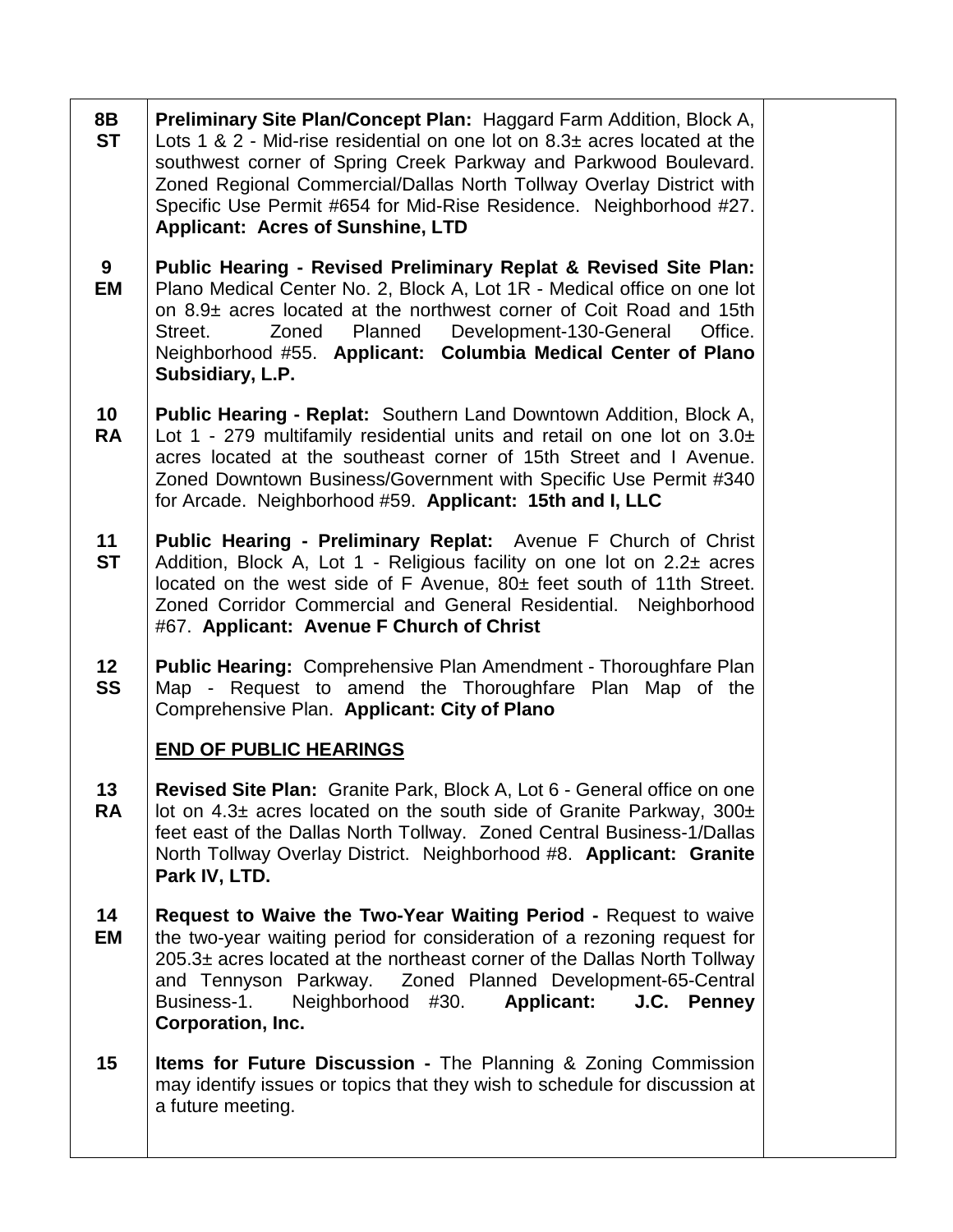| 16<br><b>SS/DM</b> | Work Session - Discuss Revised Policy Statements, Action<br>Statements, and Land Use Maps for the Comprehensive Plan.                                                                                                                                                                                                                                                                                                                                        |  |
|--------------------|--------------------------------------------------------------------------------------------------------------------------------------------------------------------------------------------------------------------------------------------------------------------------------------------------------------------------------------------------------------------------------------------------------------------------------------------------------------|--|
|                    | Council Liaisons: Council Member Jim Duggan, Council Member<br><b>Patrick Gallagher, and Council Member David Downs</b>                                                                                                                                                                                                                                                                                                                                      |  |
|                    |                                                                                                                                                                                                                                                                                                                                                                                                                                                              |  |
|                    | <b>ACCESSIBILITY STATEMENT</b>                                                                                                                                                                                                                                                                                                                                                                                                                               |  |
|                    | Plano Municipal Center is wheelchair accessible. A sloped curb entry is<br>available at the main entrance facing Municipal/L Avenue, with specially<br>marked parking spaces nearby. Access and special parking are also<br>available on the north side of the building. Requests for sign<br>interpreters or special services must be received forty-eight (48) hours<br>prior to the meeting time by calling the Planning Department at (972)<br>941-7151. |  |
|                    |                                                                                                                                                                                                                                                                                                                                                                                                                                                              |  |
|                    |                                                                                                                                                                                                                                                                                                                                                                                                                                                              |  |
|                    |                                                                                                                                                                                                                                                                                                                                                                                                                                                              |  |
|                    |                                                                                                                                                                                                                                                                                                                                                                                                                                                              |  |
|                    |                                                                                                                                                                                                                                                                                                                                                                                                                                                              |  |
|                    |                                                                                                                                                                                                                                                                                                                                                                                                                                                              |  |
|                    |                                                                                                                                                                                                                                                                                                                                                                                                                                                              |  |
|                    |                                                                                                                                                                                                                                                                                                                                                                                                                                                              |  |
|                    |                                                                                                                                                                                                                                                                                                                                                                                                                                                              |  |
|                    |                                                                                                                                                                                                                                                                                                                                                                                                                                                              |  |

 $\blacksquare$